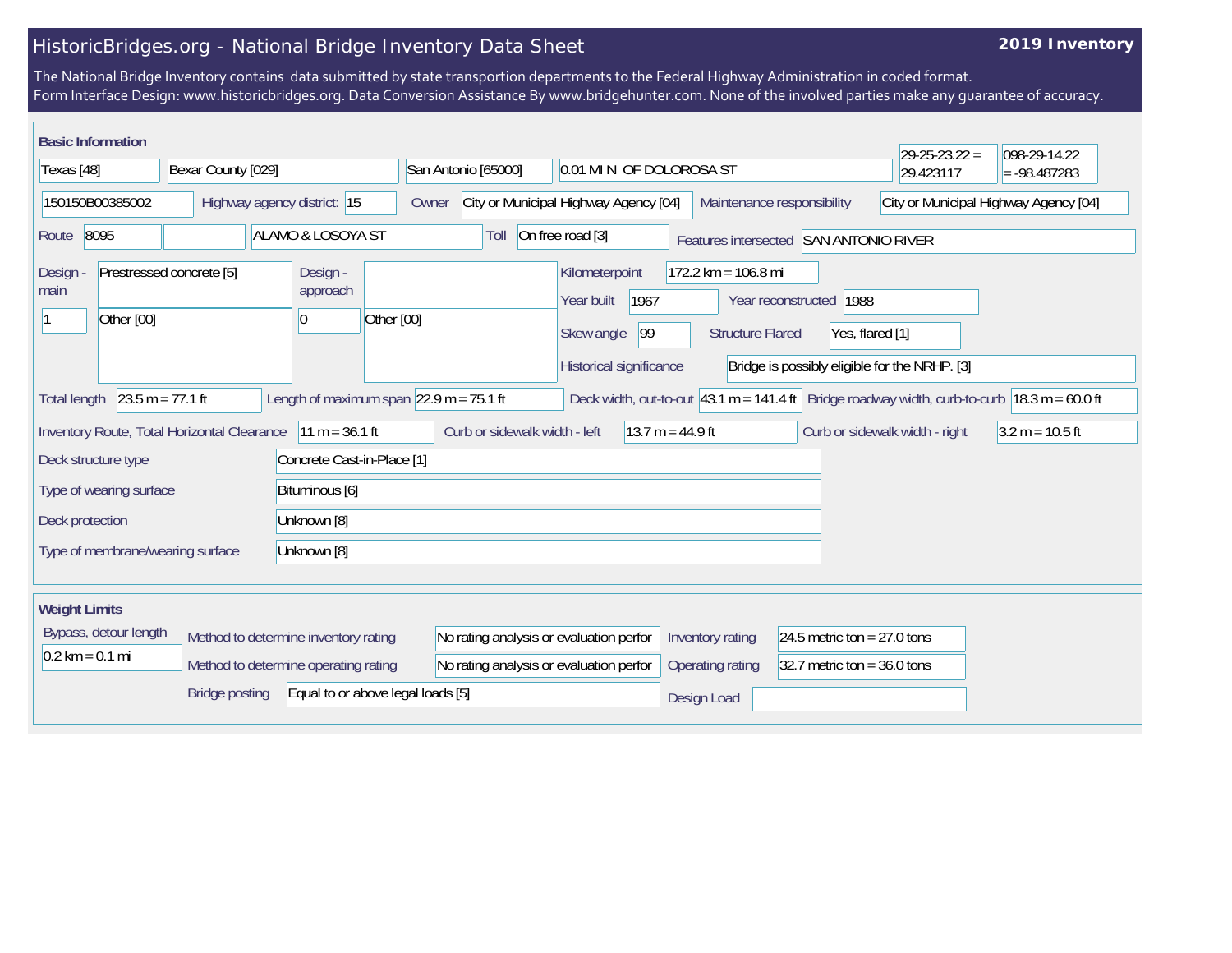| <b>Functional Details</b>                                                                                                              |                                                                                                              |                              |                                                       |                                               |  |  |  |  |
|----------------------------------------------------------------------------------------------------------------------------------------|--------------------------------------------------------------------------------------------------------------|------------------------------|-------------------------------------------------------|-----------------------------------------------|--|--|--|--|
| 6240<br>Average daily truck traffi 2<br>Average Daily Traffic                                                                          | Year 2011<br>%                                                                                               | Future average daily traffic | 8000<br>2031<br>Year                                  |                                               |  |  |  |  |
| Other Principal Arterial (Urban) [14]<br>Road classification                                                                           | Lanes on structure 5                                                                                         |                              | Approach roadway width                                | $18.3 m = 60.0 ft$                            |  |  |  |  |
| Type of service on bridge Highway [1]                                                                                                  | Direction of traffic 2 - way traffic [2]                                                                     |                              |                                                       | Bridge median Closed median (no barriers) [2] |  |  |  |  |
| Parallel structure designation<br>No parallel structure exists. [N]                                                                    |                                                                                                              |                              |                                                       |                                               |  |  |  |  |
| Type of service under bridge<br>Waterway [5]                                                                                           | Lanes under structure<br>$\vert 0 \vert$                                                                     | Navigation control           |                                                       |                                               |  |  |  |  |
| $0 = N/A$<br>Navigation vertical clearanc                                                                                              | Navigation horizontal clearance $ 0 = N/A $                                                                  |                              |                                                       |                                               |  |  |  |  |
| Minimum vertical clearance over bridge roadway<br>Minimum navigation vertical clearance, vertical lift bridge<br>$99.99 m = 328.1 ft$  |                                                                                                              |                              |                                                       |                                               |  |  |  |  |
| Minimum lateral underclearance reference feature Feature not a highway or railroad [N]                                                 |                                                                                                              |                              |                                                       |                                               |  |  |  |  |
|                                                                                                                                        | Minimum lateral underclearance on right 99.9 = Unlimited<br>Minimum lateral underclearance on left $0 = N/A$ |                              |                                                       |                                               |  |  |  |  |
| Minimum vertical underclearance reference feature Feature not a highway or railroad [N]<br>Minimum Vertical Underclearance $ 0 = N/A $ |                                                                                                              |                              |                                                       |                                               |  |  |  |  |
| Appraisal ratings - underclearances N/A [N]                                                                                            |                                                                                                              |                              |                                                       |                                               |  |  |  |  |
|                                                                                                                                        |                                                                                                              |                              |                                                       |                                               |  |  |  |  |
| <b>Repair and Replacement Plans</b>                                                                                                    |                                                                                                              |                              |                                                       |                                               |  |  |  |  |
| Type of work to be performed                                                                                                           | Work done by                                                                                                 |                              |                                                       |                                               |  |  |  |  |
|                                                                                                                                        | $ 0\rangle$<br>Bridge improvement cost                                                                       | Roadway improvement cost     | 0                                                     |                                               |  |  |  |  |
|                                                                                                                                        | $21.6 m = 70.9 ft$<br>Length of structure improvement                                                        |                              | Total project cost<br>$\vert 0 \vert$                 |                                               |  |  |  |  |
|                                                                                                                                        | Year of improvement cost estimate                                                                            |                              |                                                       |                                               |  |  |  |  |
|                                                                                                                                        | Border bridge - state                                                                                        |                              | Border bridge - percent responsibility of other state |                                               |  |  |  |  |
|                                                                                                                                        | Border bridge - structure number                                                                             |                              |                                                       |                                               |  |  |  |  |